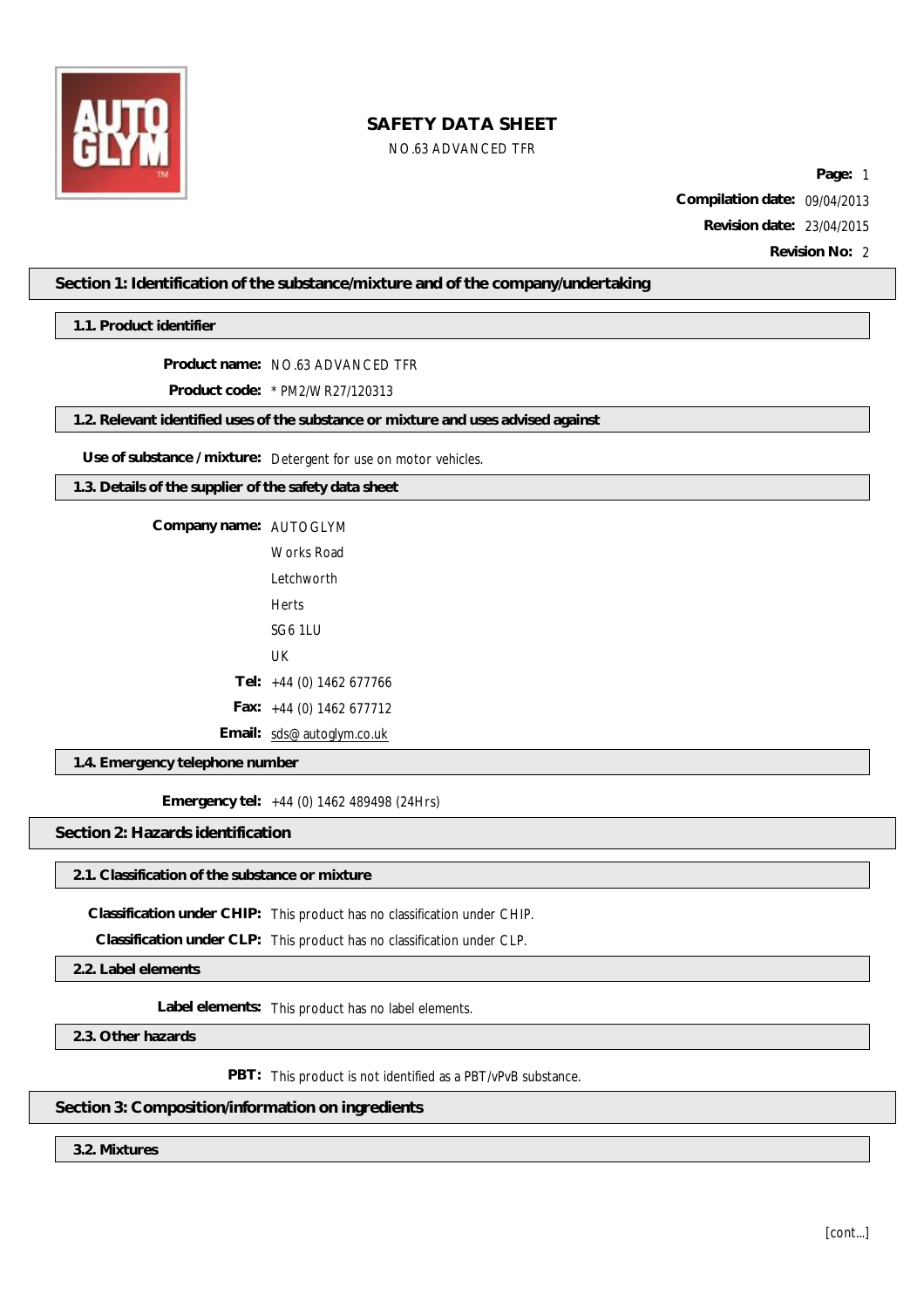# **SAFETY DATA SHEET** NO.63 ADVANCED TFR

#### **Hazardous ingredients:**

TETRASODIUM N,N-BIS(CARBOXYLATOMELHYL}-L-GLUTAMATE - REACH registered number(s): 01-2119493601-38-\*\*\*\*

| <b>EINECS</b>                | CAS                      | <b>CHIP Classification</b> | <b>CLP Classification</b>            | Percent |
|------------------------------|--------------------------|----------------------------|--------------------------------------|---------|
| 257-573-7                    | 51981-21-6               | Xi: R36/38                 | Met. Corr. 1: H290                   | 1-10%   |
| <b>DISODIUM METASILICATE</b> |                          |                            |                                      |         |
| 229-912-9                    | 6834-92-0                | C: R34: Xi: R37            | Skin Corr. 1B: H314; STOT SE 3: H335 | 1-10%   |
|                              | C9-11 ALCOHOL ETHOXYLATE |                            |                                      |         |
|                              | 68439-45-2               | Xn: R22: Xi: R41           | Acute Tox. 4: H302; Eye Dam. 1: H318 | 1-10%   |

**Contains:** <5% Amphoteric Surfactants

<5% Non-ionic surfactants

Perfumes

#### **Section 4: First aid measures**

**4.1. Description of first aid measures**

**Skin contact:** Wash immediately with plenty of soap and water.

**Eye contact:** Bathe the eye with running water for 15 minutes.

**Ingestion:** Wash out mouth with water.

**Inhalation:** Consult a doctor.

#### **4.2. Most important symptoms and effects, both acute and delayed**

**Skin contact:** There may be mild irritation at the site of contact.

**Eye contact:** There may be irritation and redness.

**Ingestion:** There may be irritation of the throat.

**Inhalation:** No symptoms.

**4.3. Indication of any immediate medical attention and special treatment needed**

**Immediate / special treatment:** Not applicable.

**Section 5: Fire-fighting measures**

**5.1. Extinguishing media**

**Extinguishing media:** Suitable extinguishing media for the surrounding fire should be used. Use water spray to cool

containers.

#### **5.2. Special hazards arising from the substance or mixture**

**Exposure hazards:** In combustion emits toxic fumes.

**5.3. Advice for fire-fighters**

**Advice for fire-fighters:** Wear self-contained breathing apparatus. Wear protective clothing to prevent contact with skin and eyes.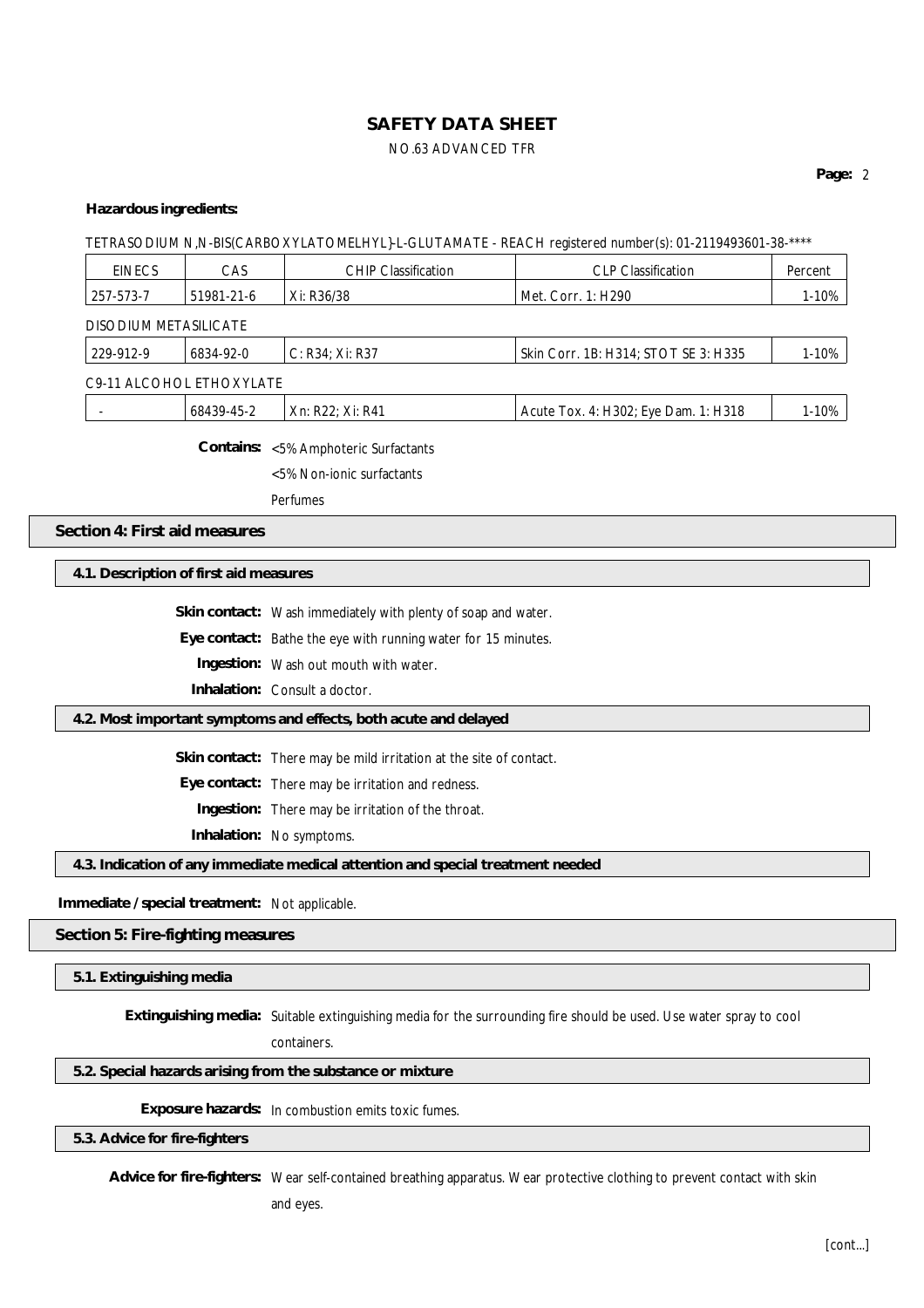### NO.63 ADVANCED TFR

**Page:** 3

#### **Section 6: Accidental release measures**

#### **6.1. Personal precautions, protective equipment and emergency procedures**

**Personal precautions:** Refer to section 8 of SDS for personal protection details. Turn leaking containers leak-side up to prevent the escape of liquid.

**6.2. Environmental precautions**

**Environmental precautions:** Do not discharge into drains or rivers. Contain the spillage using bunding.

#### **6.3. Methods and material for containment and cleaning up**

**Clean-up procedures:** Absorb into dry earth or sand. Transfer to a closable, labelled salvage container for disposal by an appropriate method.

**6.4. Reference to other sections**

**Reference to other sections:** Refer to section 8 of SDS.

**Section 7: Handling and storage**

**7.1. Precautions for safe handling**

**7.2. Conditions for safe storage, including any incompatibilities**

**Storage conditions:** Store in cool, well ventilated area. Keep container tightly closed.

**7.3. Specific end use(s)**

**Specific end use(s):** No data available.

**Section 8: Exposure controls/personal protection**

**8.1. Control parameters**

**Workplace exposure limits:** No data available.

**DNEL/PNEC Values**

**DNEL / PNEC** No data available.

**8.2. Exposure controls**

**Respiratory protection:** Respiratory protection not required.

**Hand protection:** Protective gloves.

**Eye protection:** Safety glasses. Ensure eye bath is to hand.

**Skin protection:** Protective clothing.

#### **Section 9: Physical and chemical properties**

**9.1. Information on basic physical and chemical properties**

**State:** Liquid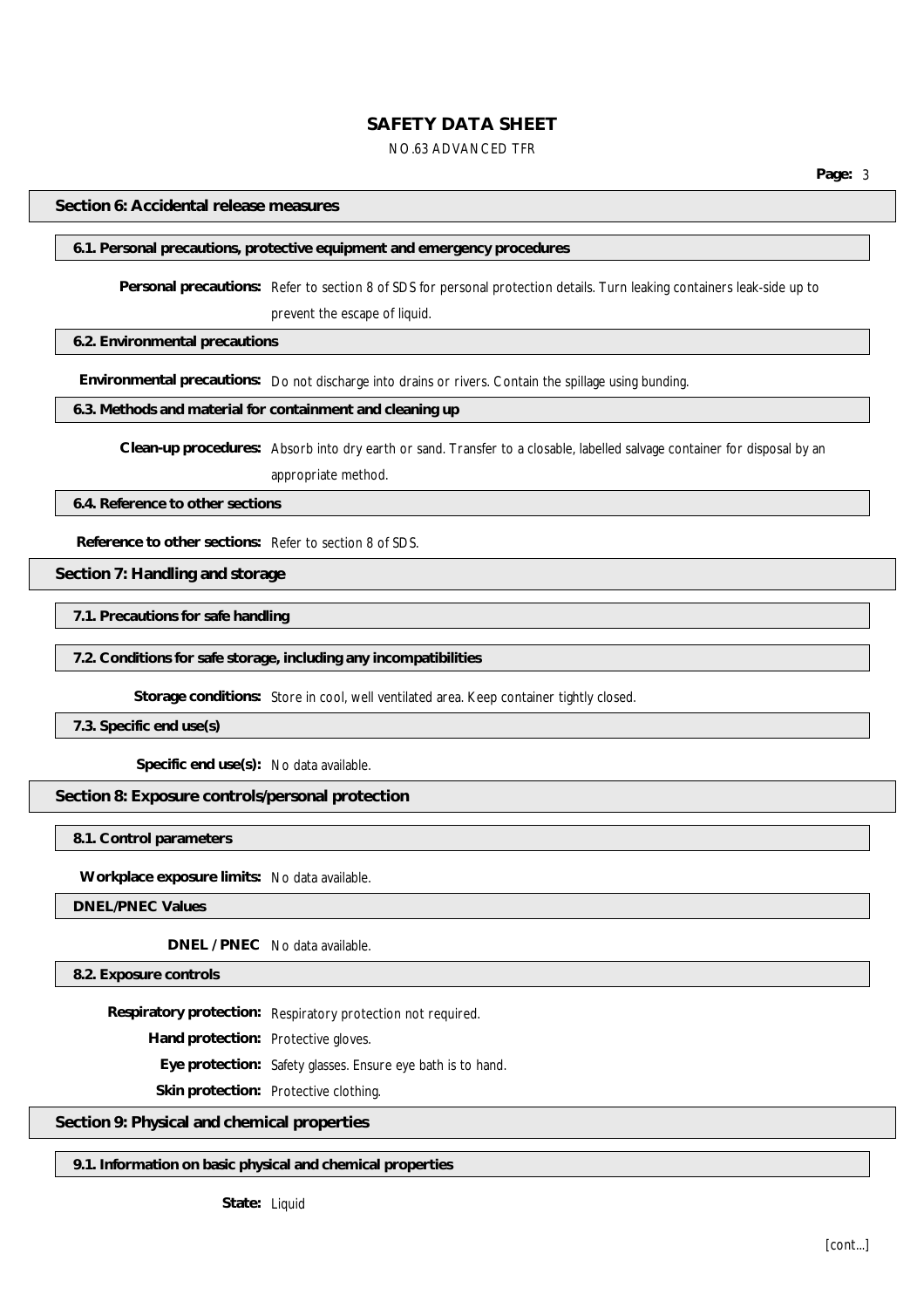#### NO.63 ADVANCED TFR

|                                               | Colour: Pale yellow             |                                                 |                        |
|-----------------------------------------------|---------------------------------|-------------------------------------------------|------------------------|
|                                               | Odour: Barely perceptible odour |                                                 |                        |
| Evaporation rate: No data available.          |                                 |                                                 |                        |
|                                               | Oxidising: No data available.   |                                                 |                        |
| Solubility in water: Highly soluble           |                                 |                                                 |                        |
|                                               | Viscosity: No data available.   |                                                 |                        |
| Boiling point/range°C: 100                    |                                 | Melting point/range °C: No data available.      |                        |
| Flammability limits %: lower: Not applicable. |                                 |                                                 | upper: Not applicable. |
| Flash point°C: Not applicable.                |                                 | Part.coeff. n-octanol/water: No data available. |                        |
| Autoflammability°C: Not applicable.           |                                 | Vapour pressure: No data available.             |                        |
| Relative density: 1                           |                                 | pH: >13                                         |                        |
|                                               | VOC g/l: No data available.     |                                                 |                        |

**9.2. Other information**

**Other information:** No data available.

**Section 10: Stability and reactivity**

**10.1. Reactivity**

**Reactivity:** Stable under recommended transport or storage conditions.

**10.2. Chemical stability**

**Chemical stability:** Stable under normal conditions.

**10.3. Possibility of hazardous reactions**

**Hazardous reactions:** Hazardous reactions will not occur under normal transport or storage conditions.

Decomposition may occur on exposure to conditions or materials listed below.

**10.4. Conditions to avoid**

**Conditions to avoid:** Heat.

**10.5. Incompatible materials**

**Materials to avoid:** Strong oxidising agents. Strong acids.

**10.6. Hazardous decomposition products**

**Haz. decomp. products:** In combustion emits toxic fumes.

**Section 11: Toxicological information**

**11.1. Information on toxicological effects**

**Page:** 4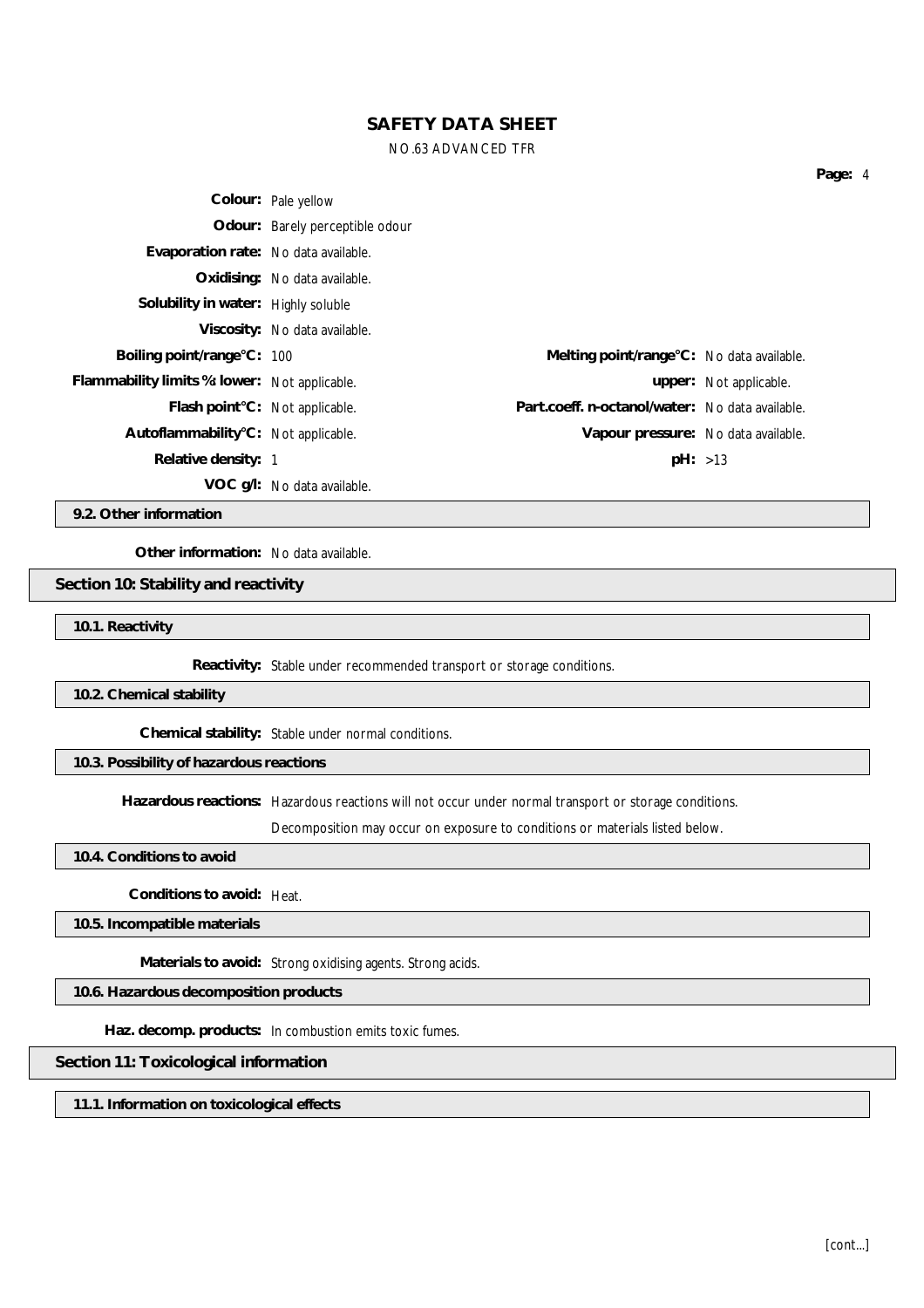# **SAFETY DATA SHEET** NO.63 ADVANCED TFR

**Page:** 5

**Hazardous ingredients:**

#### **DISODIUM METASILICATE**

| <b>ORL</b> | <b>MUS</b> | ---<br>LD50      | 770   | ma/ko     |
|------------|------------|------------------|-------|-----------|
|            |            |                  | 1150  | ma/ko     |
| ORL        | RAT        | LD <sub>50</sub> | 1 J J | $\cdot$ . |

**Toxicity values:** No data available.

**Symptoms / routes of exposure**

**Skin contact:** There may be mild irritation at the site of contact.

**Eye contact:** There may be irritation and redness.

**Ingestion:** There may be irritation of the throat.

**Inhalation:** No symptoms.

**Section 12: Ecological information**

**12.1. Toxicity**

**Ecotoxicity values:** No data available.

**12.2. Persistence and degradability**

**Persistence and degradability:** Biodegradable.

**12.3. Bioaccumulative potential**

**Bioaccumulative potential:** No bioaccumulation potential.

**12.4. Mobility in soil**

**Mobility:** Readily absorbed into soil.

### **12.5. Results of PBT and vPvB assessment**

**PBT identification:** This product is not identified as a PBT/vPvB substance.

**12.6. Other adverse effects**

**Other adverse effects:** Negligible ecotoxicity.

### **Section 13: Disposal considerations**

**13.1. Waste treatment methods**

**NB:** The user's attention is drawn to the possible existence of regional or national regulations

regarding disposal.

#### **Section 14: Transport information**

**Transport class:** This product does not require a classification for transport.

#### **Section 15: Regulatory information**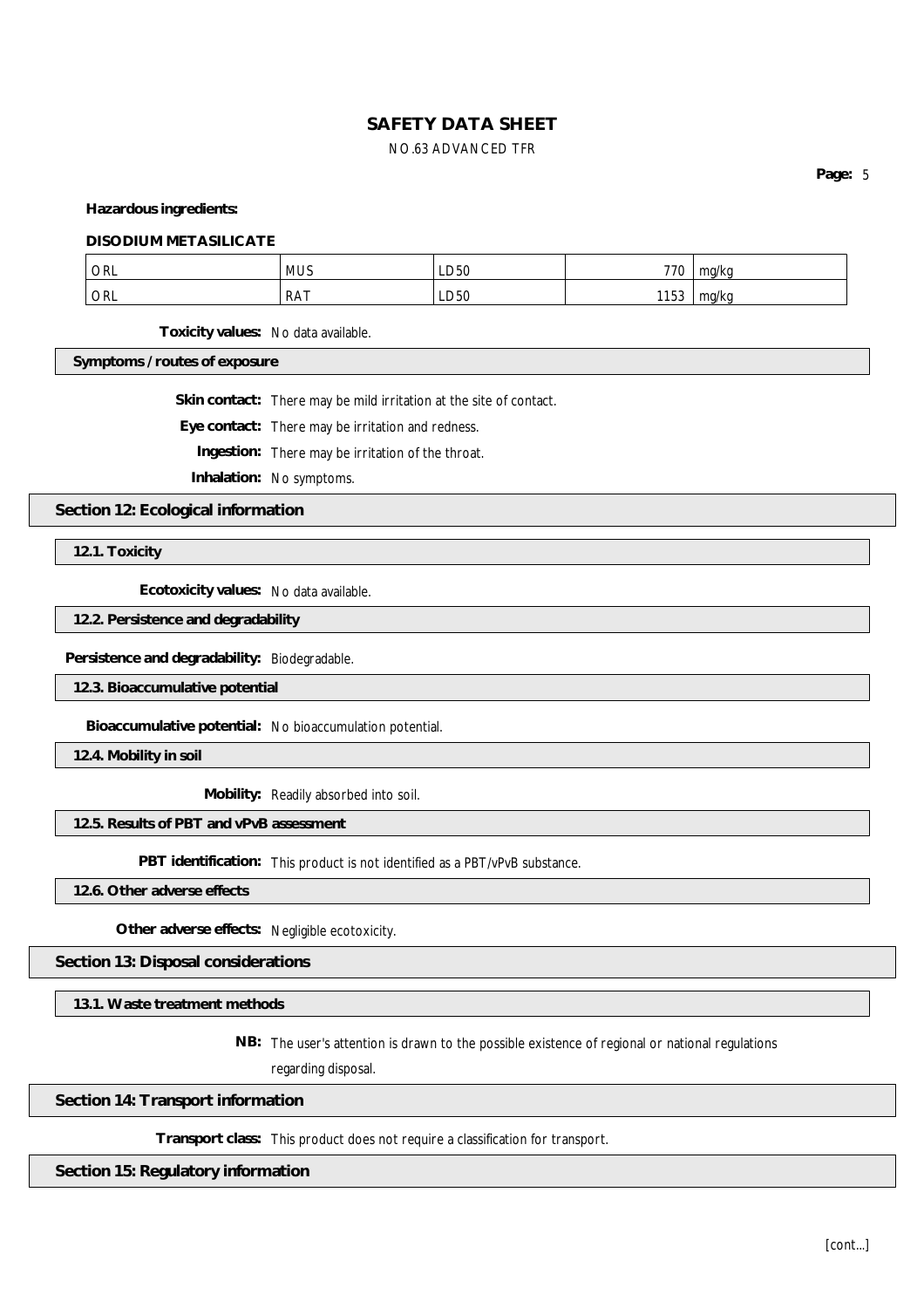### **SAFETY DATA SHEET** NO.63 ADVANCED TFR

# **15.1. Safety, health and environmental regulations/legislation specific for the substance or mixture**

### **15.2. Chemical Safety Assessment**

### **Section 16: Other information**

### **Other information**

| Other information: This safety data sheet is prepared in accordance with Commission Regulation (EU) No 453/2010. |
|------------------------------------------------------------------------------------------------------------------|
| * indicates text in the SDS which has changed since the last revision.                                           |
| Phrases used in s.2 and s.3: H290: May be corrosive to metals.                                                   |
| H302: Harmful if swallowed.                                                                                      |
| H314: Causes severe skin burns and eye damage.                                                                   |
| H318: Causes serious eye damage.                                                                                 |
| H335: May cause respiratory irritation.                                                                          |
| R22: Harmful if swallowed.                                                                                       |
| R34: Causes burns.                                                                                               |
| R36/38: Irritating to eyes and skin.                                                                             |
| R37: Irritating to respiratory system.                                                                           |
| R41: Risk of serious damage to eyes.                                                                             |
| Legend to abbreviations: PNEC = predicted no effect level                                                        |
| $DNEL = derived no effect level$                                                                                 |
| $LD50 = median$ lethal dose                                                                                      |
| $LC50$ = median lethal concentration                                                                             |
| EC50 = median effective concentration                                                                            |
| IC50 = median inhibitory concentration                                                                           |
| $dw = dry$ weight                                                                                                |
| $bw = body weight$                                                                                               |
| $cc = closed cup$                                                                                                |
| $oc = open cup$                                                                                                  |
| $MUS = mouse$                                                                                                    |
| $GPG =$ guinea pig                                                                                               |
| $RBT = rabbit$                                                                                                   |
| $HAM = hamster$                                                                                                  |
| $HMN = human$                                                                                                    |
| $MAM = mammal$                                                                                                   |
| $PGN = pigeon$                                                                                                   |
| $IVN = intravenous$                                                                                              |
| $SCU = subcutaneous$                                                                                             |
| $SKN = skin$                                                                                                     |
| $DRM = dermal$                                                                                                   |